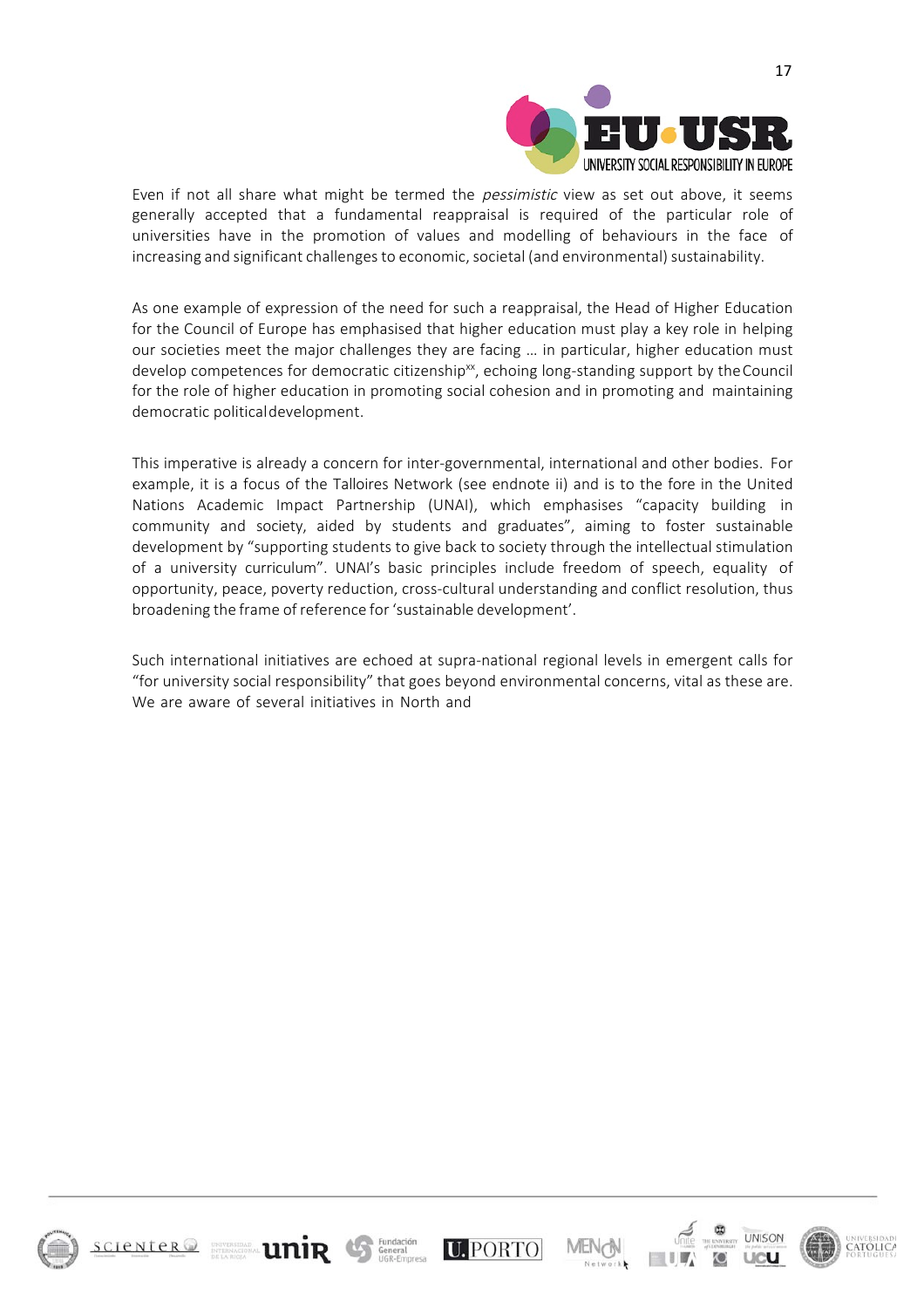

of the wider European society of which they (and their universities) are part. In this, and in sustainability in the societal as well as in the more generally accepted environmental sphere, the social responsibility of both individuals and institutions takes on a new significance as a key obligation for higher education to address.

Yet successive reviews of the *Bologna Process*, as expressed for example in Ministerial Communiqués, emphasise the need for greater efforts to promote the public good, public responsibility, social dimension, transparency and accountability of the higher education sector, alongside reassertion of the importance of the sector's teaching mission and student-centred learning within a collaborative process of curriculum reform.

Calls for a new, more socially responsible relationship between universities and the communities they serve include a powerful one for a direct contribution by universities to the process of building a more equitable society, as expressed for example, by the Executive Director of the Global University Network for Innovation at the launch of Knowledge, Engagement and Higher Education: Contributing to Social Change early in 2014 $^{xxi}$ : "the new concept of engagement ... means we have to rethink all forms of institutional activity, looking at the whole from the point of view of social responsibility".

As highlighted in the EACEA's evaluation report on the original project proposal, "Promoting the social dimension and social responsibility of universities is crucial in the construction of the EHEA. To develop and further elaborate ways of dealing with concrete recommendations and to properly design policy measures and incentives to foster the social dimension and social responsibility of universities are urgent needs."

To this could be added the need for universities to be able to proactively evidence their values (including integrity, transparency, trustworthiness and public service), their concern for effective stakeholder engagement and for socially responsible impacts etc rather than to rely simply on the rhetoric of claims regarding the contributions that universities already make.

As Davies and Simon (2013) put it: " Public and civic engagement activities are now seen as critical in building trust in public institutions … (and to) the development and implementation of new solutions". Europe's Universities have a profound obligation to contribute to the search for and development of such new solutions and – where possible – to act as models in respect of trust in public institutions.

In such a context, the question could legitimately be asked as to whether a new and sectorspecific set of benchmark standards is required to provide the framework for this or whether existing schemes, guidelines etc could not do this, even if they are generic, as in some iterations of Corporate Social Responsibility Benchmarking.

**U.PORTO** 



 $s$ cienter $@$ 

**ENTERNAGEMENT LINIR** General

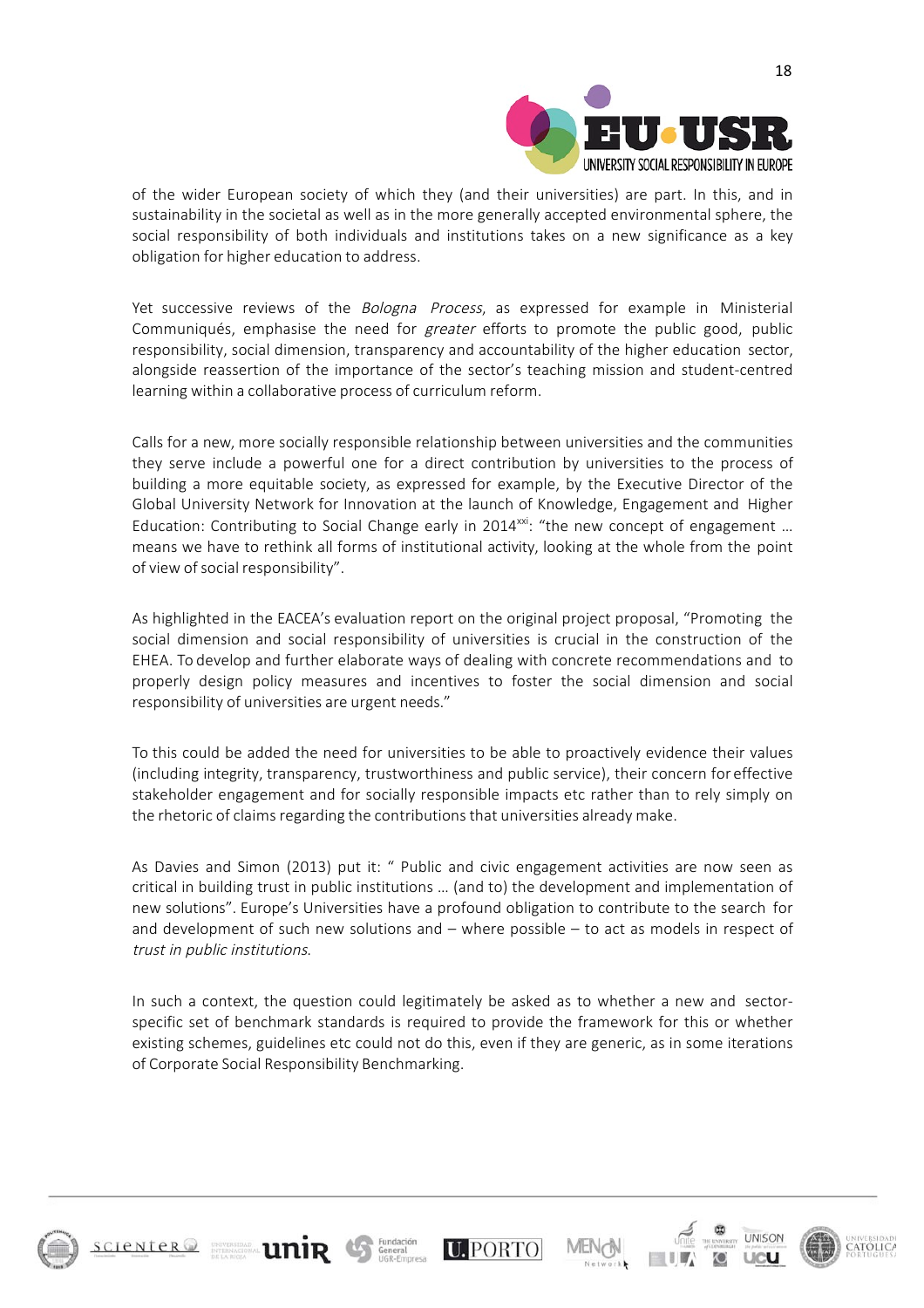

#### 3.2 Corporate Social Responsibility as Concept and 'Model'

In critiquing existing definitions of social responsibility used in ISO 26000 and by the European Commission, Vallaeys (2007, 2011) argues persuasively that social responsibility on one hand cannot be a voluntary commitment and on the other that it is not beyond and outside the law but rather inextricably linked to the law. He notes however that coordination is required amongst the various stakeholder interests "in order to control and re-orient social practices deemed as problematic" by all legitimate means available, including legal, technical, cultural, ethical, regulatory, economic, political and *educational* (our emphasis) means.

He concludes that "the imperatives of social responsibility are very clear: (1) we must diagnose and manage the negative impacts generated by our organisations, (2) we must do so in networks of co-responsibility and (3) our ultimate goal is to work together to build a more just and sustainable society for our fellow human beings and distant descendants."

When considered alongside the other critiques summarised above, profound implications for higher education as a process and universities as institutions emerge. These implications are compounded by challenges in terms of both concepts and values for the sector: Vallaeys<sup>xxii</sup> notes a certain absence of intellectual rigour in the use of the term Corporate Social Responsibility and a resultant ambiguity. He points out that even ISO 26000 does not provide for "rigorous certification of clearly defined practices". He does however pose the question of whether social responsibility might be a new model for the management of universities or just a new label. The latter is a concern shared by David Jones of Robert Gordon University, Aberdeen, Scotland whose 2012 paper on the UK's student-led People and Planet "Green League Table" critiques current managerial agendas and narratives on sustainability as "green-washing", that is likely to disengage staff rather than to engage them<sup>xxiii</sup>.

Clearly, this is at odds with the core requirement of any attempt to promote or enhance university social responsibility, given the central importance of staff (both academic and support) to the labour-intensive nature of higher education. In response, we find all this provides a range of very good reasons for creating the foundation for a sectoral and continental approach to USR. In addition, in developing and refining the Benchmark Standards forUniversity Social Responsibility care has been taken to try to build in staff (and student) engagement as a key theme and core requirement in an approach that would simply not be adopted in most other sectors.

In this, we have tried to draw on what Ghitulescu and Neves (2012)<sup>xxiv</sup> refer to as "renewed interest in CSR and the various stakeholders' expectations with regard to social responsibility practices" which they see as a consequence of "the recent financial crisis and the subsequent economic downturn". We have also taken ISO 26000 as our principal point of reference, notwithstanding reservations regarding the usefulness of Corporate Social Responsibility as concept and practice, or as expressed in the January 2014 Brussels focus group (WP 4 Report), as a "model" for higher education. We agree such reservations.

**U.PORTO** 



**SCIENTER**<sup>2</sup>

**UniR** 



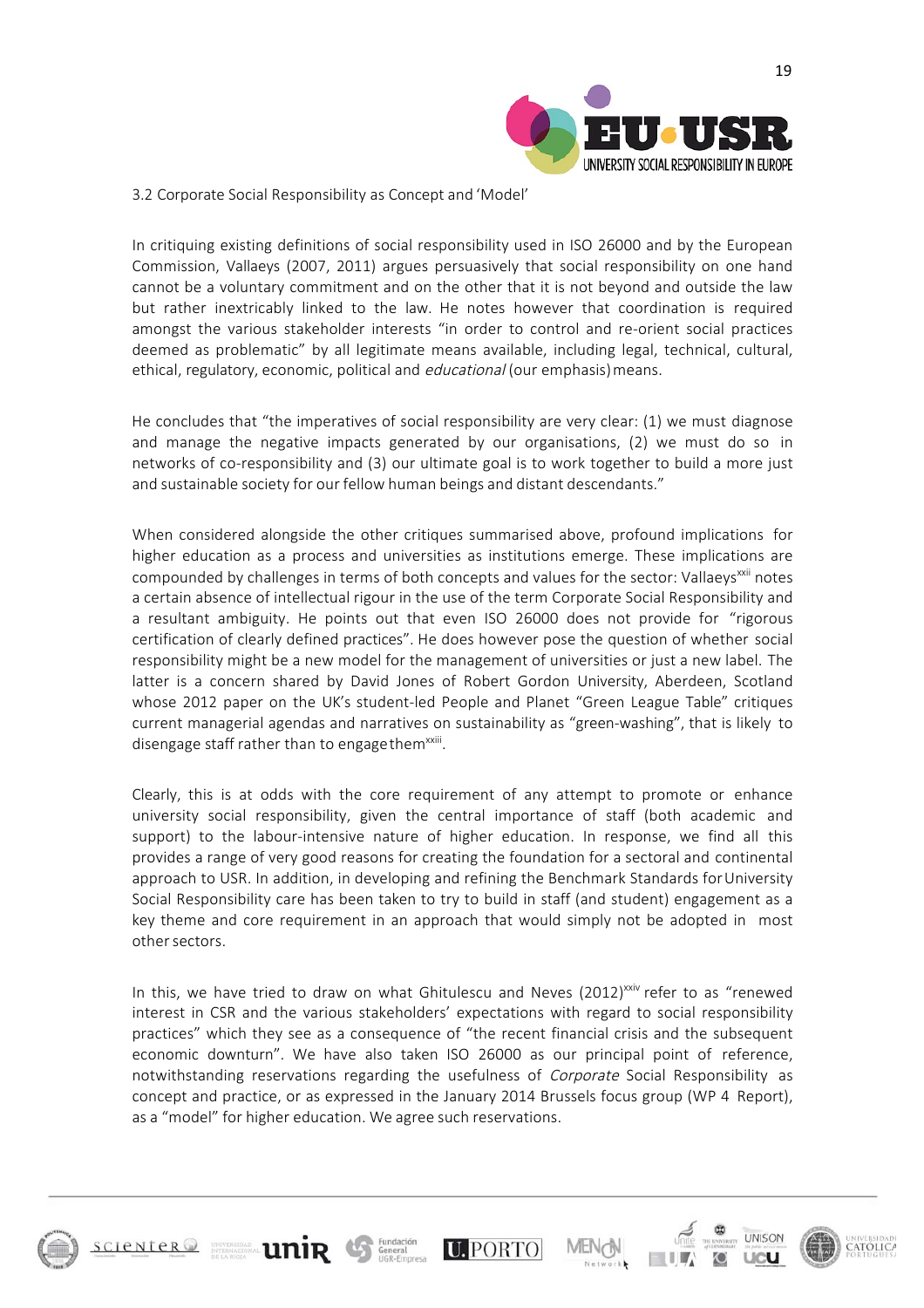

Yet, it is impossible to ignore the reality that universities are corporate bodies just as much as commercial, for-profit private enterprises. The key to us seems to be in finding an appropriate balance between generic social responsibility obligations on one hand and those that are specific or peculiar to higher education and universities on the other. This suggested not only a need for attention to and compliance with generic social responsibility standards but also to sector-specific standards relating to the core 'business' of a university, i.e. teaching, research, support for learning and relatedactivities.

Achieving such a balance has been an imperative for WP 3 and in working to achieve such a balance we have been able to draw on insights from recent empirical research on (corporate) social responsibility, mostly produced in university Doctoral studies. Amongst such insights, we note evidence that

- More considered engagement with the concept and practice of corporate social responsibility by the 'academy' would help address the dangers associated with too heavy an emphasis on the 'pragmatic priority' of CSR by foregrounding the nature of Corporate Social Responsibility as a question that requires theoretical as much as practical consideration (Dunne, 2009)
- Such engagement would enhance the contribution that a considered and appropriately theorised approach to social responsibility could make to global distributive justice (Gaffney, 2009)
- Organisations adopt social responsibility principally for legitimacy reasons (Iatridis, 2011)
- The degree of social pressure that an organisation faces directly impacts on its approach to social responsibility and the level to which it is proactive in corporate social responsibility disclosure (Hassan, 2010)
- External actors are important in influencing an organisation's commitment to social responsibility (Thissen-Smits, 2013)
- Unions are potentially powerful partners in promoting workforce engagement with and overall success of an organisation's social responsibility commitments (Kazmi, 2013)
- Where internal momentum and external pressure (such as is exercised through regulation, for example) combine, it makes an organisation capable of absorbing values from the community/ies within which it operates and at the same time contributing to that/those community/ies (Naidu, 2008)

**U.PORTO** 

**United States Liming Contract on A Fundaction** 



**SCIENTER**<sup>2</sup>

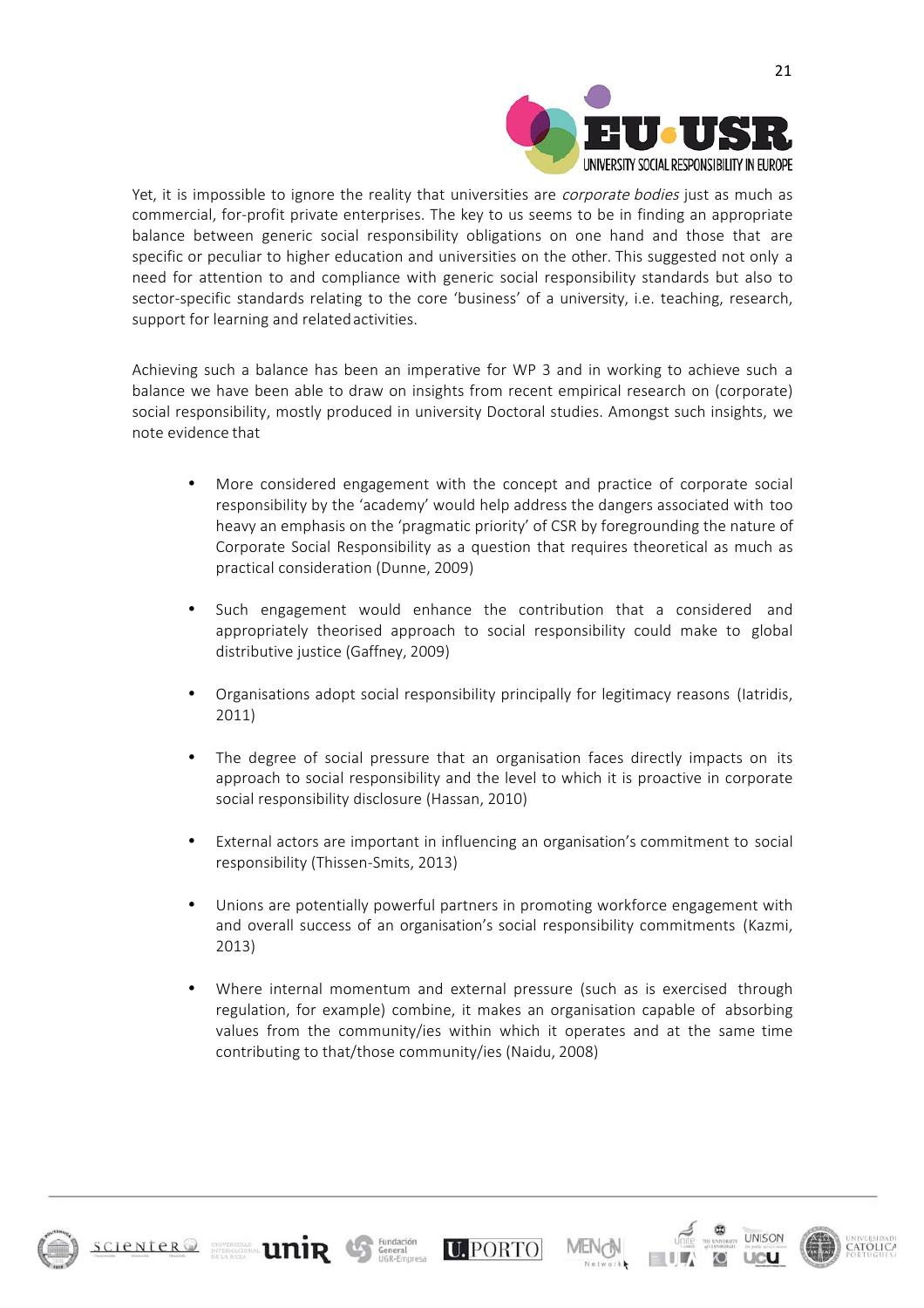

These insights have informed thinking and action in WP 3 and were intended inform action in WP 6 in relation to the Manifesto and the process of gathering endorsements for the Benchmark Standards.

3.3 The Benchmark Standards for University Social Responsibility as a Common Reference Framework

With regard to the notion a *model*, it became clear from the evidence accessed in the course of implementation of WP 2 and during the course of the Benchmark Visits in WP 3 that the diversity of approaches, practices and stages of development in USR across the EHEA in addition to the interaction between the specifics of national (and in some cases regional) imperatives on one hand and the particularities of the missions, aspirations and challenges faced by individual institutions that a single, uniform 'one-size-fits-all' model of University Social Responsibility would be impossible to create and probably undesirable too.

All the evidence we came across indicates that University Social Responsibility cannot be determined by centralist, top-down edict – such would be counter to the very idea of the European University as an autonomous institution able to exercise academic freedom and to the very fact that higher education is a public service that is responsible to multiple stakeholders.

The Benchmark Standards presented in this document have therefore been developed with the aim of providing a Common Framework for University Social Responsibility as a core competence of European HigherEducation.

As already stated, central to the sources drawn on in the development of the University Social Responsibility (USR) Standards is ISO 26000 that provides guidance for all types of organisation in the public, private and not-for-profit sectors globally, regardless of the sector or country in which the organisation is situated or the stage of development that the organisation is at regarding social responsibility.

The ISO sees the prime objective of social responsibility as being to contribute to sustainable development by ensuring social equity, good governance and healthy ecosystems.

The Benchmark Standards set out here have been developed to ensure alignment with ISO 26000 and the key principles of social responsibility as set out within it i.e. accountability, transparency, ethical behaviour, respect for stakeholder interests, the rule of law, international norms and human rights together with foregrounding contribution to sustainable development. They have also been developed to align with the imperatives of these other bodies in relation to both social responsibility and highereducation.

**U.PORTO** 

**unin** General



**SCIENTER**<sup>2</sup>

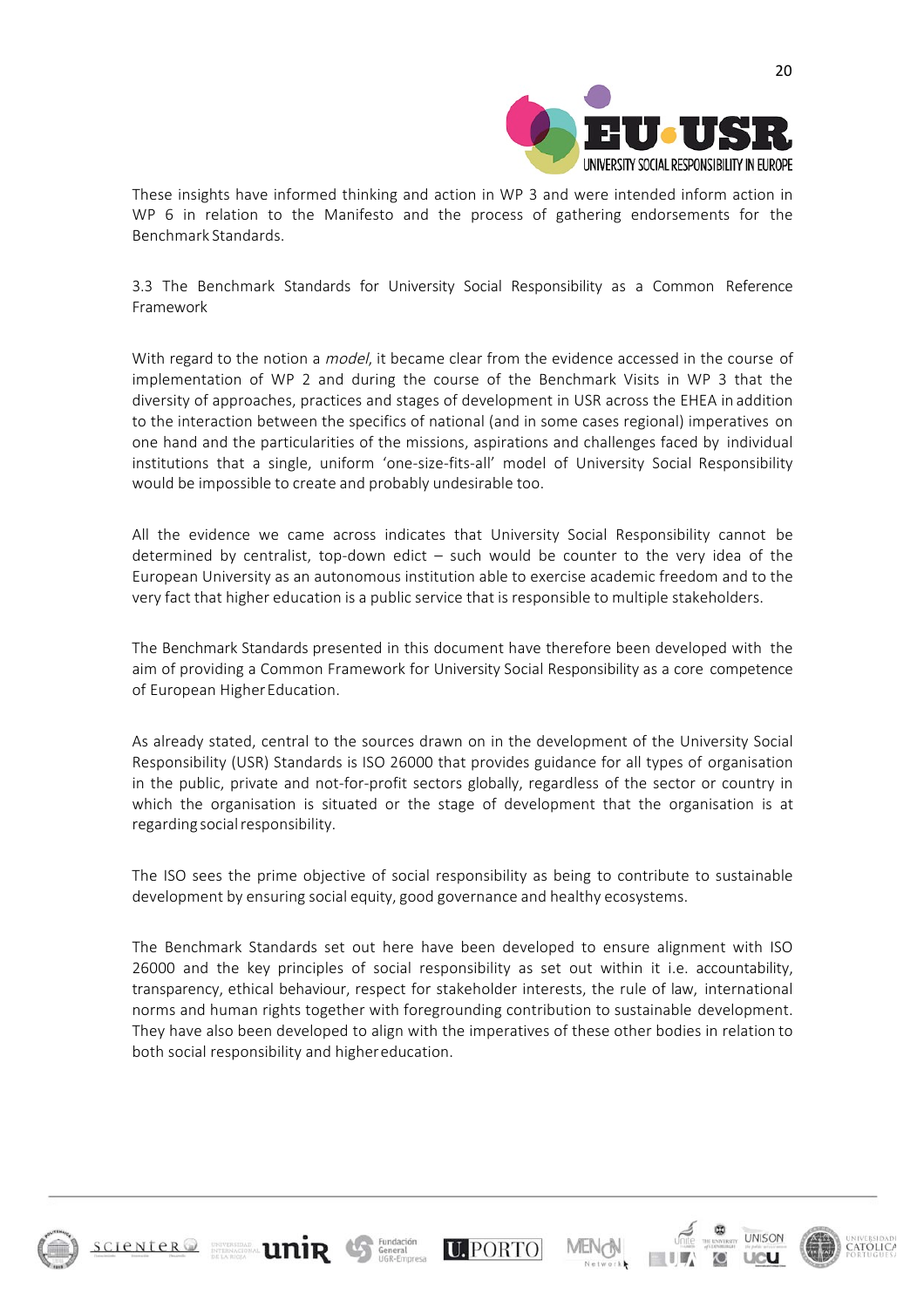

However, the Standards are specific to the European Higher Education Area and to Universities in particular, as bodies whose particular responsibilities derive from the relatively privileged position that Europe's Universities have enjoyed over several hundred years, from obligations related to that and to and from on-going public support of Higher Education across Europe. In addition, the development of the Standards has been informed by the interests and responsibilities of the European Union, the Council of Europe, the United Nations and UNESCO in the specific sphere of Higher Education.

Thus, the Benchmark Standards for University Social Responsibility detail criteria covering all aspects of the responsibility of a European University has for "the impacts of its decisions and activities on society and the environment through transparent and ethical behaviour that contributes to sustainable development (including the health and welfare of society), takes into account the expectations of stakeholders and is in compliance with applicable law and consistent with international norms of behaviour" (ISO 260000, p3).

They cover all the "core subjects" of ISO 26000 i.e. Organisational Governance; Human Rights; Labour Practices: the Environment; Fair Operating Practices; Consumer Issues; and Community Involvement and Development in three Standards (Governance, Environmental and Societal Responsibility and Fair Practices). These all take account of the particular nature of the European Higher Education Area and of Europe's Universities and this is at the core of a fourth Standard, covering Research, Teaching, Support for Learning and Public Engagement.

Finally, the Benchmark Standards for University Social Responsibility set out in this document have been developed with a number of potential uses and prospective users in mind and with an awareness that the Standards themselves will be further developed and refined over time, as the number of users and uses grow.

Amongst the envisaged usesare

- as a checklist for individual institutions, the relevant national agencies and ministries across the EHEA, in terms of policy and practice
- to inform strategy, development planning and continuous improvement at institutional, national and European levels
- as a framework for institutional reporting
- as a reference point for students and staff unions and associations.

Deliberately however, no recommendations are made within this Report regarding specific future use of the Standards.

**U.PORTO** 





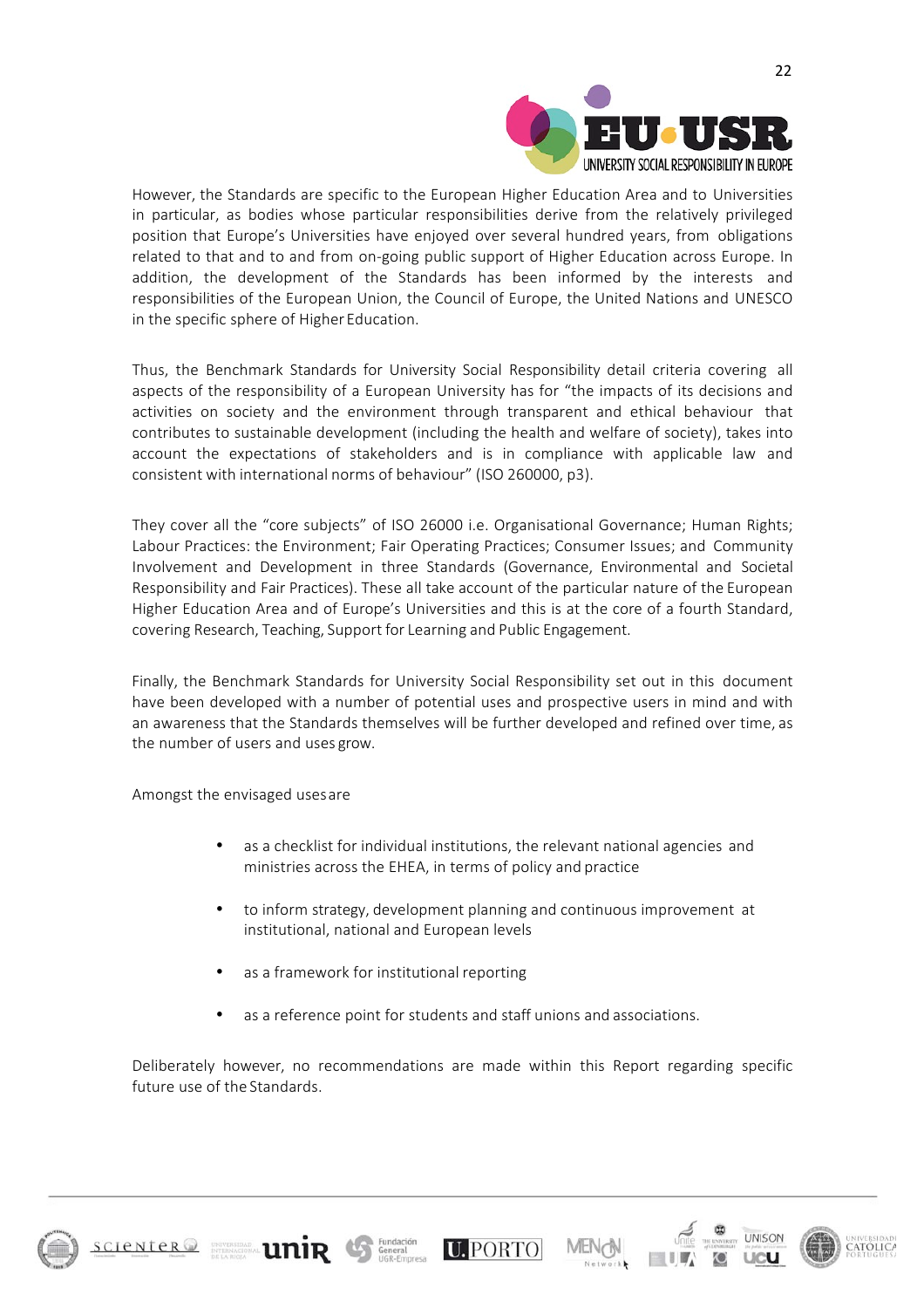

# **4. THE BENCHMARK STANDARDS FOR UNIVERSITY SOCIAL RESPONSIBILITY ACROSS THE EHEA**

This section provides a brief account of the process whereby the version of the Benchmark Standards presented in this Report was arrived at. It includes commentary on the role of the Benchmark Visits as an important formative influence on this process.

4.1 The Benchmarking Visits and the Development and Refinement of the Standards

The Benchmarking Visits were seen as a 'means to an end', that ultimately being the creation of a set of sector-specific Benchmarking Standards available to universities across the EHEA. As a Project Team we agreed before the Visits commenced that WP 3 would focus on the development, trialing and testing of the Benchmark Standards so that the version of the Standards that would be made public at the end of the Project would be a reasonably robust one, that had stood up to trial usage and to the scrutiny of a cross-section of stakeholders. As already stated, the process adopted to ensure this was an incremental, iterative and reflective one.

The Benchmarking Visits were thus not seen or presented as either diagnostic or summative assessment of the state of USR in the institutions that were the subject of the Visits but rather very much as an opportunity for formative development of the Standards. As such, and insofar as the nature of the exercise required some feedback to the institutions visited, the approach taken throughout was informed by the values of collaborative exploration, with application of a notion of 'critical friendship', whereby any comments offered to the institution on the evidence it presented and on the contributions of key informants would be matched by comments from the key informants and other staff of the institution on the Benchmark Standards themselves. The approach taken to the Benchmarking Visits was thus akin to what Zairi<sup>xxv</sup> (1998: page 86) has termed "bench learning".

Mention has already been made of the incremental, iterative nature of the process of developing, trialing and testing of the Benchmark Standards. The Benchmarking Visits were the critical core of this process and a complex, dynamic relationship developed between the two exercises, requiring effort to ensure that the integrity of each was safeguarded whilst, at the same time, they were both used as part of a single process to deliver on the core objective. There was potential for tension in such a situation and care had to be taken in particular to manage stakeholder (and partner) expectations of the Benchmarking Visits.

In designing the template for the Benchmarking Visits therefore, care was taken to avoid an over-mechanistic or heavily standardized "schema" such as those set out in the classic process models of benchmarking presented by writers such as Camp (1989 and 1995), the emphasis being rather on the development of a set of sector-specific Benchmark Standards that would align with the notion of *strategic (partnership) benchmarking* and benchmarking networks as

**U. PORTO** 

**United States Links** 



**SCIENTER**<sup>2</sup>



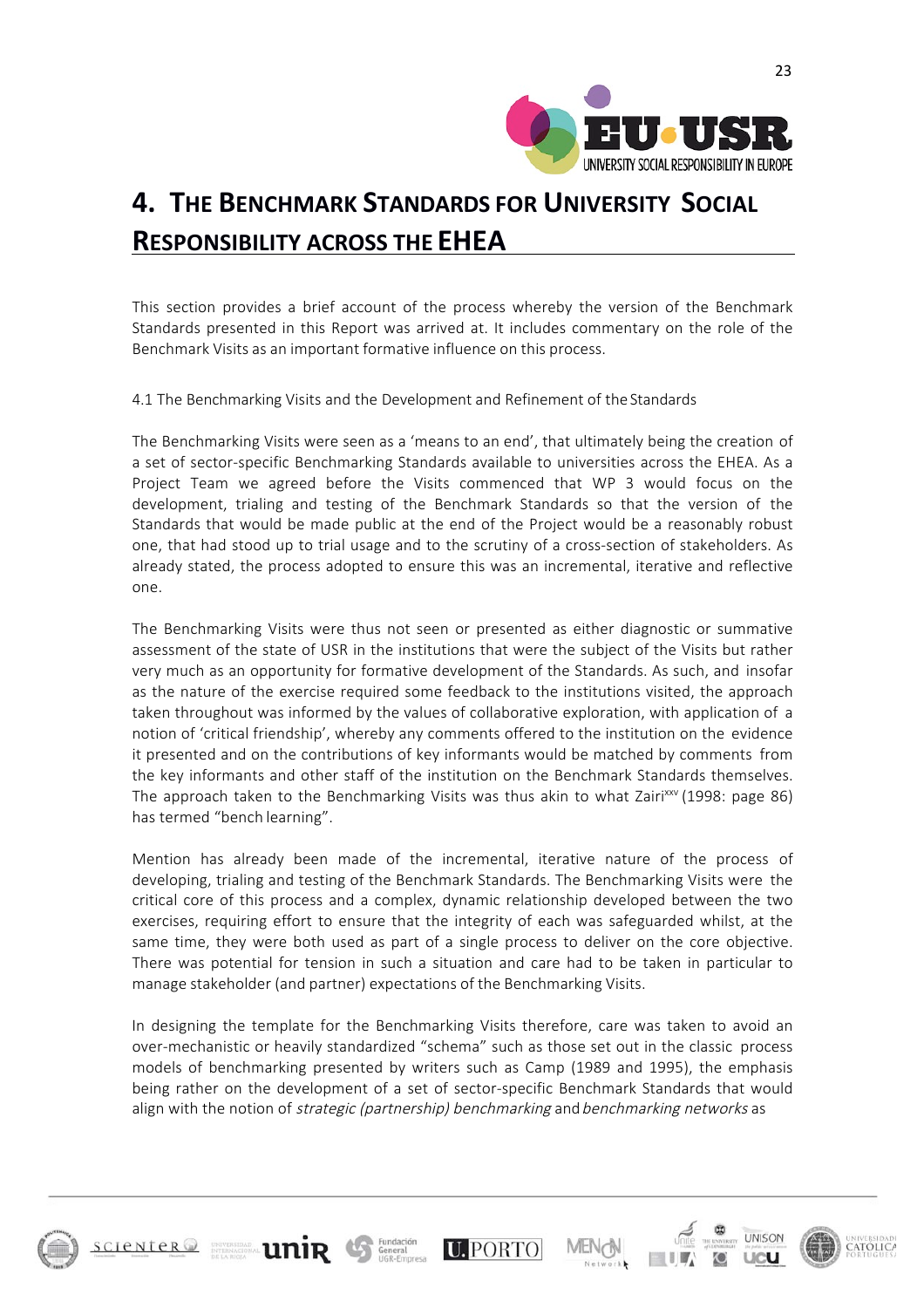

Described by Watson (1993)<sup>xxvi</sup> and as consistent with thinking on the Project's Manifesto and its aspirations regarding the creation of a network that would take the work forward beyond the life of the Project itself.

In the process of organizing, undertaking and reviewing the outcomes from the Benchmarking Visits, the emphasis therefore was on engaging our institutional partners and key informants in order to ensure that the Standards (and indeed the very idea of them) were seen as credible, fit-for-purpose and would ultimately be able to command sectoral 'buy-in' to and 'ownership' of them. Given the point at which the decision was taken to create a new set of Benchmark Standards, there was time to address this and, in the event, we were able to secure the engagement of both the case institutions and the key informants in the process, as operationalised. We are duly grateful to all those who helped us make and finalise the arrangements for the Benchmarking Visits, those who provided material to help inform these and, mostly, to those who gave their time as key informants and, later, as 'critical friends' to the process of refinement of the Standards.

The Integration Workshop, held in April 2013, set the objectives and scope of the Project's benchmarking activities, as described in the Interim Project Report of September 2013. As planned, five Benchmarking Visits were arranged and carried out according to an agreed, explicit procedure and using standard templates for analysis of documentation and other evidence. By the time of the last Benchmark Visit, in April 2014, the Draft Benchmark Standards were in v4, there having been a series of iterations from v0, as presented in the Integration Workshop.

In addition to using evidence and feedback gathered during the course of the Benchmarking Visits to inform the further development of the Draft Standards, a further version (v10) was the focus of a comprehensive summative review, involving a selection of the key informants who participated in the Benchmark Visits and others by means of an anonymous online questionnaire survey, using open questions, carried out in July and August 2014. This review complemented the earlier focus groups at European, national, regional and institutional levels, as mentioned above. The version of the Benchmark Standards attached to this Report, and a core deliverable of the Project as a whole setting out the promised Common Reference Framework is the outcome of this review of v10.

In terms of the development of the various draft versions of the Standards over time, it is worth noting that five versions were produced between the Integration Workshop (April 2013) and the conclusion of the last Benchmarking Visit (April 2014), a further five versions in the period May to July 2014 and a final five versions between conclusion of the questionnaire survey of a selection of the key informants at the end of August and conclusion of the Project at end September.

The first five sets of revisions saw the scope of coverage grow of the Standards grow from an exploratory pilot - with very few criteria in only a couple of areas - to a complete set, even if at the stage that this set was completed, there was still a significant reliance on ISO 26000 and fairly little that was sector-specific when compared with the later versions.

**U. PORTO** 

**EXPRESSIONAL LIMIR CONDUCTS** Ennergy



 $s$ cienter $@$ 

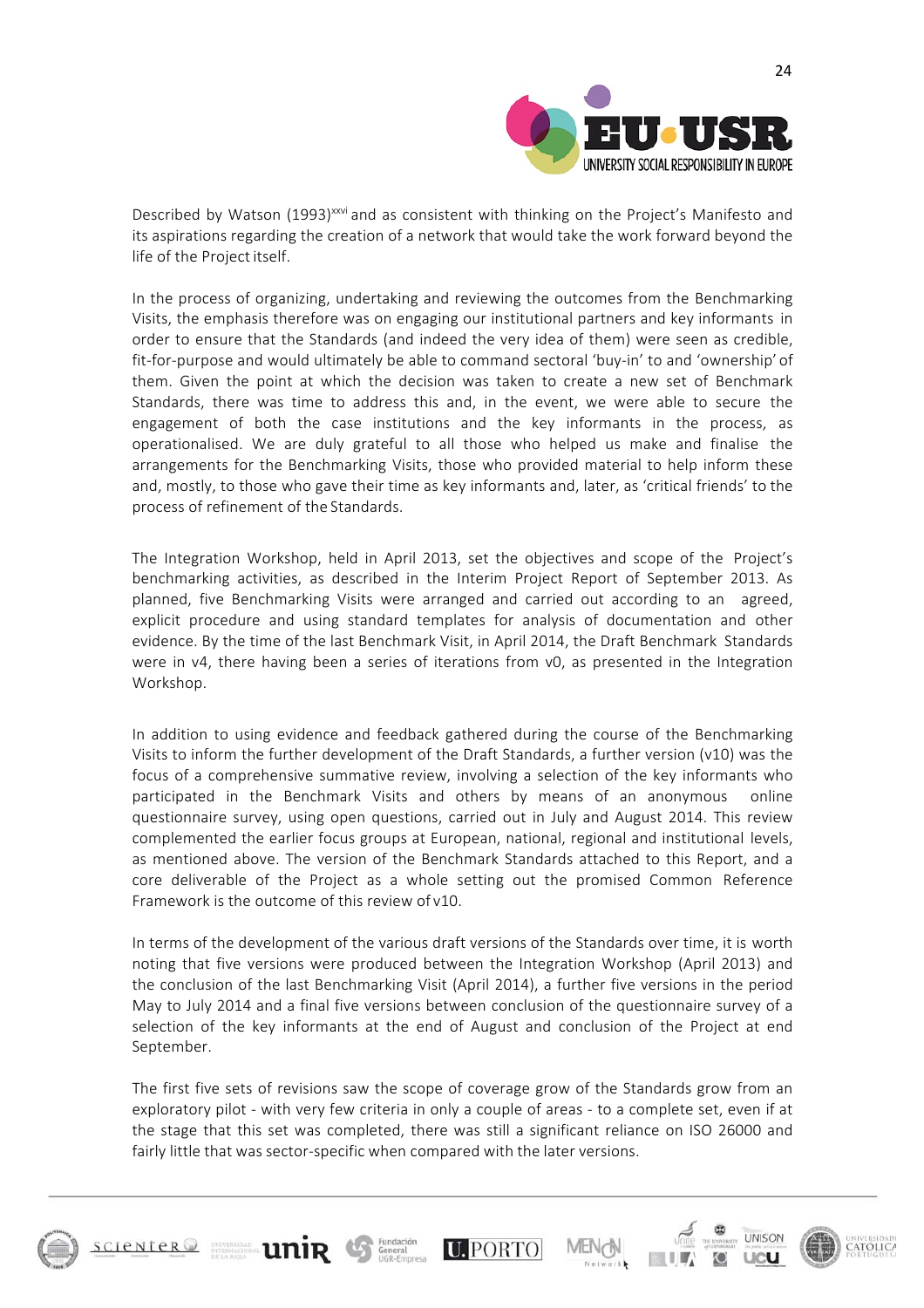

The last five sets of revisions saw mostly relatively minor though not unimportant changes, indicating the very strong endorsement that was forthcoming from the results from the final key informant consultation.

Overall, the most significant changes to take place in the process of trialing, testing, consulting on and refining the Standards were internally driven within WP3 in the period May to July 2014, largely by P7 and its associates in the University of Edinburgh and by some particularly valuable input from P5, the University of Porto, this largely though not exclusively focused on the most innovative component of the Standards, Standard 1, which covers Research, Teaching, Support for Learning and Public Engagement, i.e. the core activities of Europe's universities.

Initially, these activities were dealt with in the Draft Standards only in relation to the "core subjects" of ISO 26000. It was only some way into the process of refining the Standards that it was decided that it was not only essential to create a Standard to specifically address these activities but also to place it first in what had by that stage become a set of four Standards, reduced from the original seven, partly but nor exclusively for the sake of manageability.

In turn, the emphasis across these four Standards shifted over time to emphasise not only the core activities but also the vital importance of Standard 2: Governance and Standard 4: Fair Practices as key in underpinning efforts in the sphere of Standard 3: Sustainability, both Environmental and Societal. In the wake of these shifts in emphasis, some of the constituent criteria associated with each of the Standards developed overtime.

We hope that what we have produced in the version of the Standards presented in this Report is not only consistent with and informed by IS0 26000 but also both sector-specific and – ultimately intended to be sectorally-owned and used - concise, clear and tight enough a document to be fit-for-use as the basis of an open benchmarking system across the EHEA that can accommodate national, regional and institutional differences in approach and priorities within the broad sphere of University Social Responsibility.

**U.PORTO** 

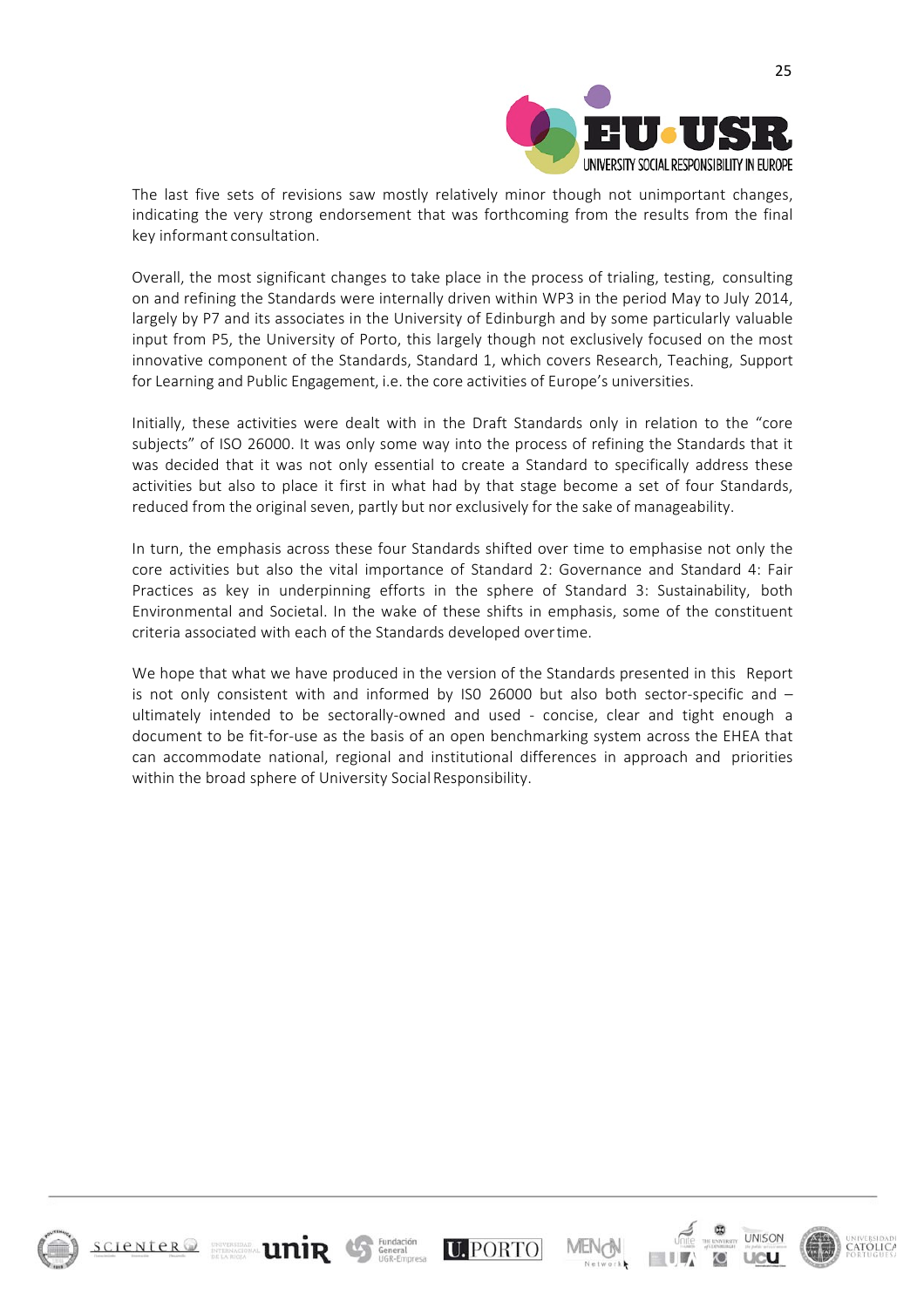

### 4.2 The Benchmark Standards for University Social Responsibility across the **FHFA**

1. Research, Teaching, Support for Learning and Public Engagement

The institution's core academic activities are underpinned by the values and principles of social responsibility. In order to ensure this, the institution

- 1.1 Guarantees academic freedom for its staff and students.
- 1.2 Widens and diversifies access to education within a commitment to lifelong learning.
- 1.3 Manages student admissions in a transparent and equitable way, using explicit criteria to inform selection decisions, providing formative feedback to unsuccessful candidates.
- 1.4 Ensures that public funds provided to support teaching and student fees are used for the purpose for which they are provided.
- 1.5 Requires that its curricula are informed by socially responsible, ethical research and that its graduate attributes incorporate evidence-based thinking and decision-making, active citizenship and employability.
- 1.6 Adopts a learner-centred approach to teaching and student support, ensuring assessment and feedback is used to promote learning.
- 1.7 Facilitates collaborative and independent learning that goes beyond the classroom and into the community.
- 1.8 Enables international collaboration and supports student and staff crossnational mobility.
- 1.9 Enforces ethical protocols for research, teaching and related activities.
- 1.10Facilitates dialogue between the research community, the public and policy makers to link research to 'real world' issues.
- 1.11Improves its contribution to society through open access to research outcomes and its public engagement activities.





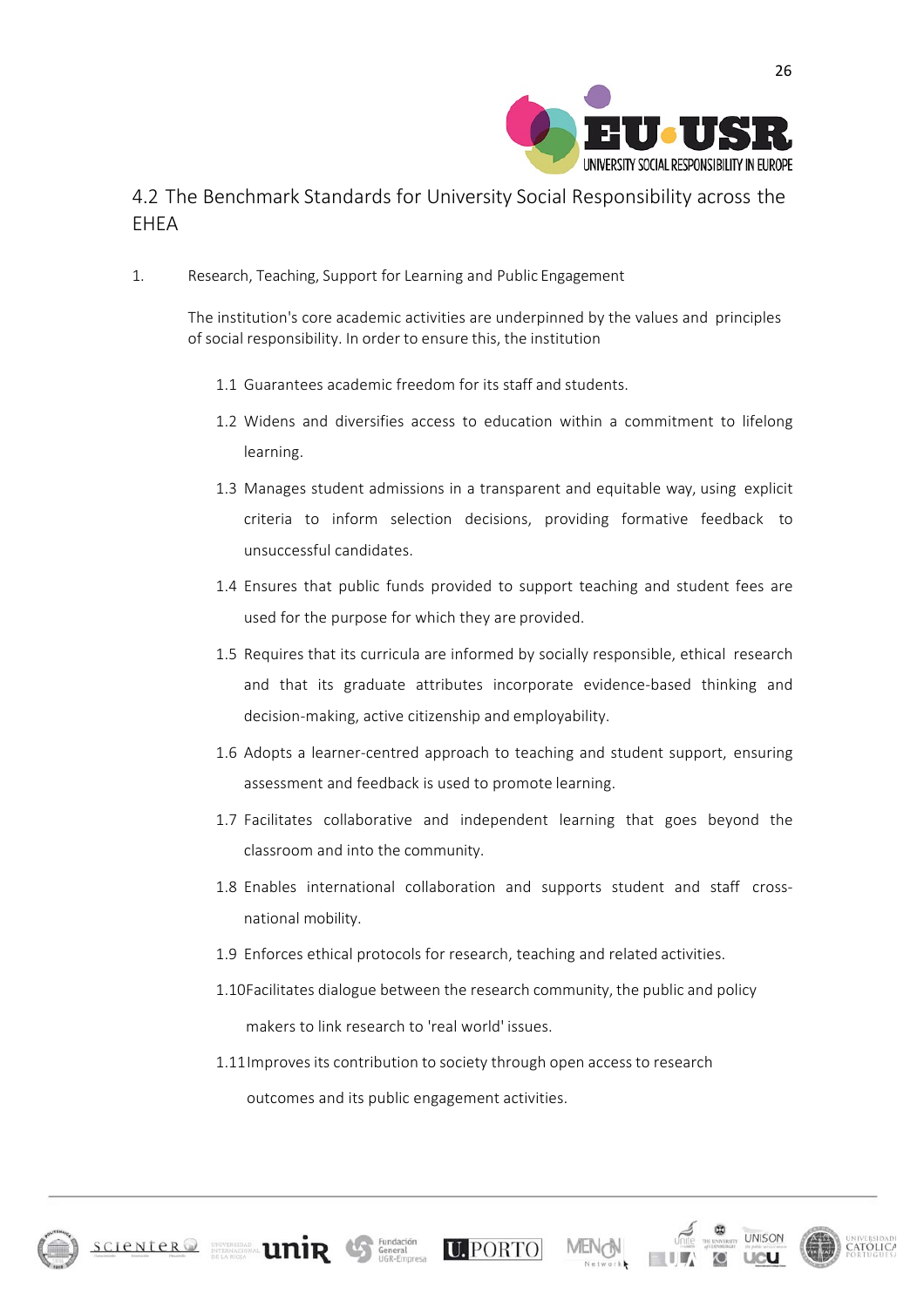

#### 2. Governance

The principles of social responsibility are respected throughout institutional policy, strategy, procedures and processes. They permeate all levels, as an integral element of management accountability and stakeholder engagement. The institution

2.1 Encourages a culture of social responsibility with high ethical and professional standards and clear protocols to avoid conflict of interest.

2.2 Formally recognises staff and student unions and involves them as partners in governance and decision-making, providing for their representation on the Board (or equivalent) and on its advisory committees.

2.3 Ensures that social responsibility is treated as a core commitment by the Board and senior management and that the institution's social responsibility performance is the focus for annual evaluative reporting.

2.4 Exercises due diligence by assessing the risk and impact of all activities, ensuring compliance with the law, relevant standards and norms.

2.5 Conducts ethical and socially responsible investment and procurement, with comprehensive public reporting of criteria and decisions.

2.6 Is a responsible neighbour, facilitating dialogue and working in partnership with and investing in the local community.

2.7 Recognises its staff and student social responsibility initiatives through an internal reward scheme.

2.8 Actively participates in relevant social responsibility networks.

 $SCIENCE \n  
\nSCIENCE \n  
\n**UNIR**  $Gr<sub>fered</sub>$   $U<sub>eff</sub>$   $U<sub>eff</sub>$   $U<sub>eff</sub>$   $PORTO$$ 

2.9 Reports on its progress towards clear and independently verified social responsibility and sustainability goals.

2.10 Publishes the outcomes of internal and external reviews, complaints, academic appeals and the source and use of all funding.





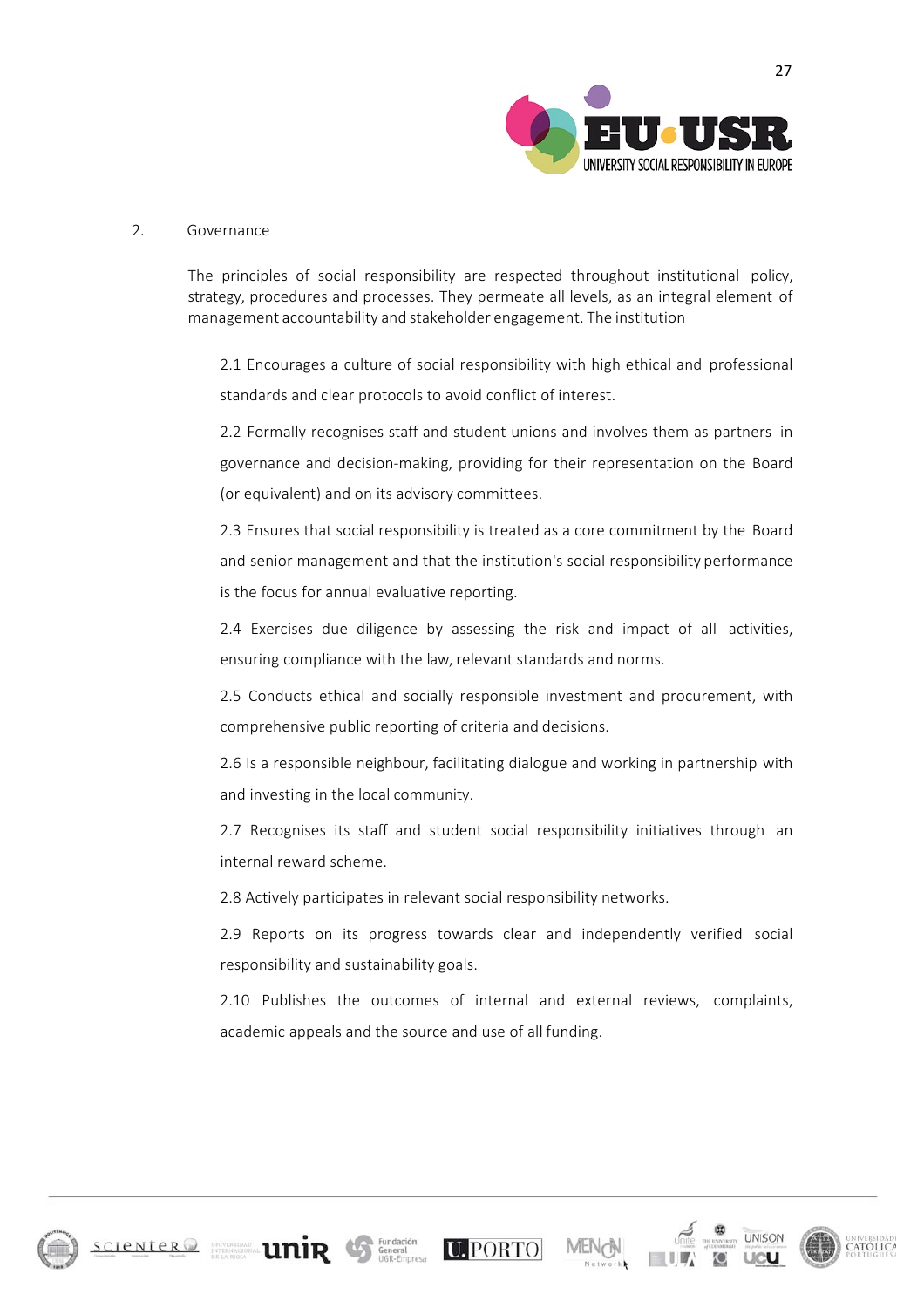

#### 3. Environmental and Societal Sustainability

The institution is committed to environmental sustainability and biodiversity in all aspects of its operations, including in its use of goods, services and works and in its evaluation of decisions. It takes appropriate action to ensure that its commitments are realised and

> 3.1 Ensures its policies and practices minimise any negative impact on the environment caused by its activities or supply chain.

3.2 Promotes sustainable development.

3.3 Delivers a continuous improvement programme that works towards cleaner, sustainable, eco-efficient, resource efficient, zero waste and ethical operations including procurement.

3.4 Publishes regular environmental sustainability reports, incorporating risk and action assessments covering environmental, societal and supply chain risks.

3.5 Encourages the use of environmentally friendly technologies, and of energy efficient, reusable and biodegradable materials.

3.6 Practices socially responsible and sustainable procurement, publishes a code of ethical behaviour for procurement decision-making that includes workers' rights and fair trade principles and promotes social responsibility and sustainability wherever it has influence over the supply chain.

3.7 Ensures respect for and compliance with internationally proclaimed human rights, the rule of law and national and International anti-corruptionrequirements.

3.8 Ensures that all its International activities promote human and societal development and, where possible, help address the issues of poverty, quality of life, advance peace and promote conflict resolution.

4. Fair Practices/

 $SCIENCE \n  
\nSCIENCE \n  
\n**UNIR**  $Gr<sub>fered</sub>$   $U<sub>eff</sub>$   $U<sub>eff</sub>$   $U<sub>eff</sub>$   $PORTO$$ 





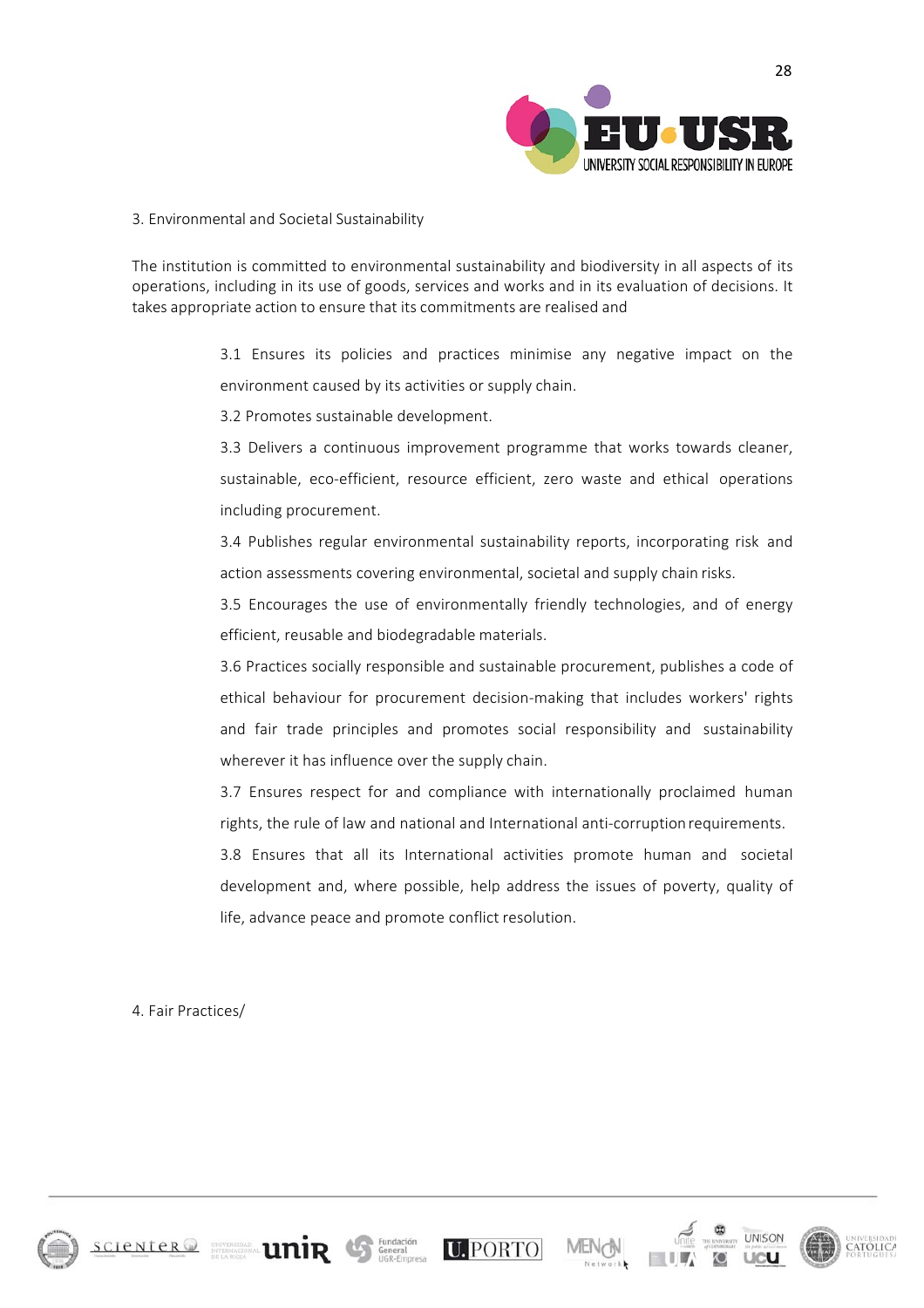

4. Fair Practices

The institution ensures equality and fairness for its staff, students, and others as appropriate and its policies and procedures are intended to avoid discrimination or inequity. The institution

> 4.1 Promotes and celebrates pluralism and diversity, and ensures equality regardless of age, culture, ethnicity, gender or sexuality.

4.2 Practices open, transparent, fair and equitable recruitment and promotion of staff, using affirmative action where appropriate, providing comprehensive staff development that incorporates social responsibility.

4.3 Establishes through negotiation with staff unions comprehensive employee communication, consultation and negotiation protocols and implements these. 4.4 Promotes the health, safety, physical social and mental well -being of staff and students beyond minimum legal requirements.

4.5 Promotes equality of opportunity, guarantees equal, fair and just pay and equitable conditions, and proctively works to avoid inequality through flexible working and career development and progression opportunities.

4.6 Ensures that working conditions at least comply with relevant national laws, collective agreements and applicable International Labour Organisation standards and makes every effort to avoid casualisation of the workforce.

4.7 Guarantees freedom of association and respects collective bargaining.

4.8 Has transparent, fair and equitable complaints and disciplinary procedures and ensures that complaints and disciplinary matters are addressed swiftly andfairly.

4.9 Publishes the possible sanctions for a proven breach of ethical or related requirements and protects whistleblowers.

4.10 Provides professional support services to meet specific additional needs of students and staff as arising from a disability, for example.

4.11 Communicates with suppliers about its procurement policy and uses research to inform its procurement decisions.

 $\text{SCIENCE}$   $\text{SCIENCE}$   $\text{SIEATE}$   $\text{MIR}$   $\text{GIATE}$   $\text{SIEATE}$   $\text{SIEATE}$   $\text{SIEATE}$ 





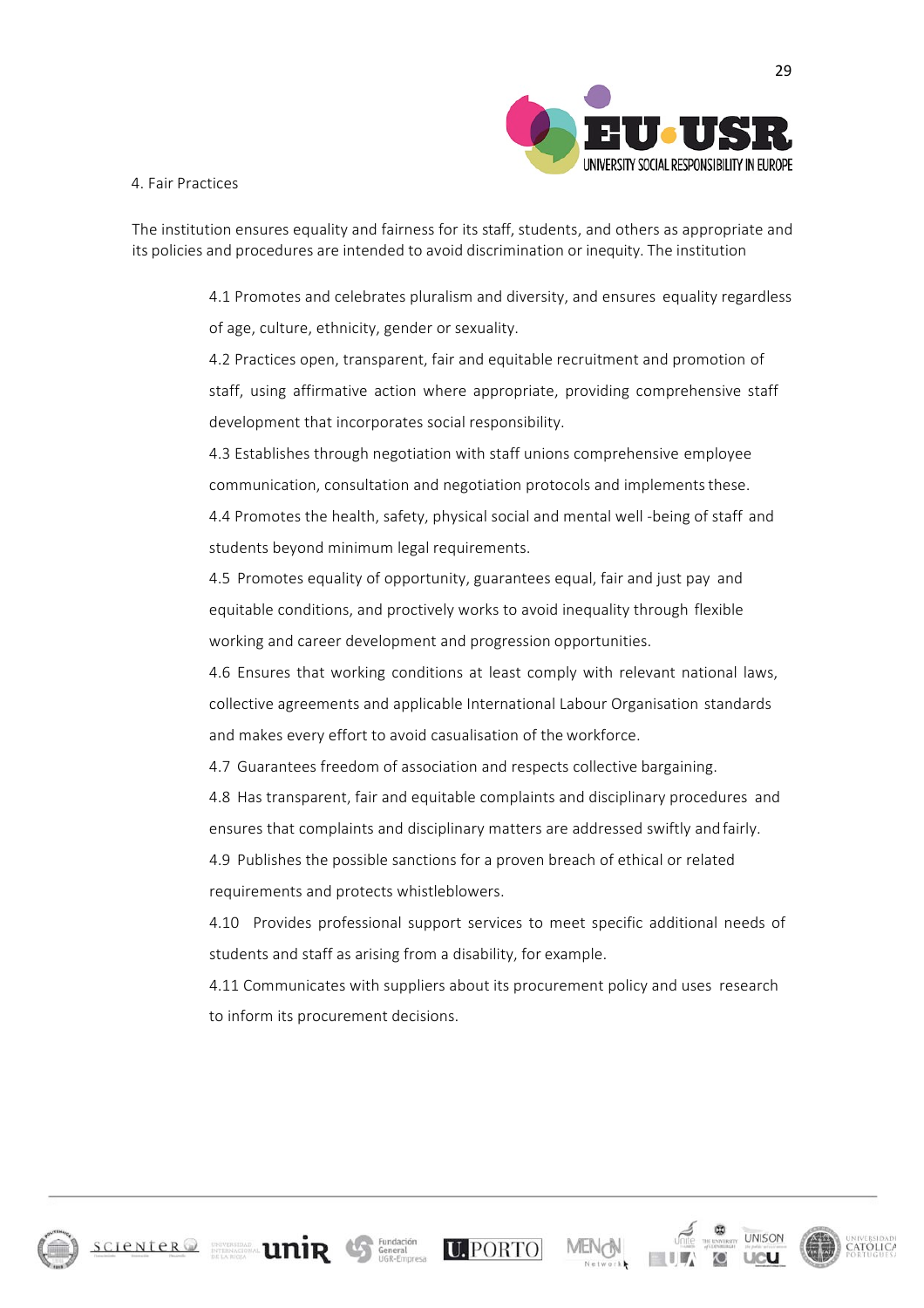

## **5. ENDNOTES**

<sup>1</sup>The notion of 'good' or 'best' practice proved to be a problematic one in this project. There are issues with holding any practice in what is a new and rapidly developing area such as USR up as good or best largely because the volume of practice evidence is too limited (and too variable in scope and quality) at present to be able to make robust let alone definitive judgments. Accordingly, in WP3 we have tended to prefer the terms 'current' or 'interesting' practice. In time and with the emergence of mature practice, it may be easier to identify that which is 'good' or even 'best'.

ii In general, the pattern of diversity identified in the survey carried out within the framework of WP 2 reflected that found by Furrer et al in their 2010 investigation of attitudes towards corporate responsibilities in western and in central and eastern Europe. Drawing on a multi-level study of the views of 3064 managers and business students in eight European countries, Furrer et al concluded that though environmental sustainability was regarded as most important by all respondents, students attributed more importance to environmental sustainability and less to societal sustainability than managers and western European respondents accorded more importance to societal factors and less importance to economic factors: See Attitudes toward Corporate Responsibilities in Western Europe and in Central and East Europe in Management International Review (2010) 50: 379–398.

The pattern found in the directory of cases that was created as an outcome from WP 2 project also reflected the findings of Larran Jorge et al in their 2012 paper, Do Spanish Universities use Corporate Social Responsibility as a Differentiating Factor? (International Journal of Humanities and Social Sciences (2012) 2.11: 29-42), i.e. that USR is not a significant strategic priority as yet.

iii ISO 26000 (www.iso.org/iso/discovering iso 26000.pdf) itself provided a useful starting point for this exercise in that it provides a descriptive listing of 75 initiatives in the sphere of social responsibility that are or incorporate some form of standards. 40 of these are generic and of those, 7 of these are Intergovernmental, 23 Multi-Stakeholder and 10 Single Stakeholder. In addition, 35 are sector specific but none are specific to Higher Education nor indeed to Education more broadly. Several of the generic initiativesare – to some extent – relevant to Higher Education in Europe, notably the UN Global Compact and EFQM and some relevant to some Universities e.g. the OECD's Risk Awareness Toolrelated to operating in countries where there is weak governance.

iv The various iterations of the Global Reporting Initiative (G4/GRI Sustainability Reporting Guidelines: Reporting Principles and Standard Disclosures 2013: www.globalreporting.org/resourcelibrary/GRIG4-Part1-Reporting-Principles-and-Standard-Disclosures.pdf) are perhaps the prime example of such. The range of disclosures required and the nature of some of the indicators themselves suggest "overkill" and, as such could be seen as a disincentive to enhanced transparency and accountability.

v Even ISO 26000 could be held to be too generic for the purposes of the higher education sector, hence in part the decision to develop a set of sector-specific Benchmark Standards. That said, the Benchmark Standards for University Social Responsibility across the EHEA cover all "core subjects and issues" set out in ISO 26000.

vi Examples include the Environmenatal Sustainability Index and the Environmental Performance Index (ESI/EPI) in the USA and othersthat are international in orientation but which nonetheless use the English language such as FTSE4Good, the Global Responsibility Index. Some of these broaden out their scope to more general elements or other strands of social (as distinct from environmental) responsibility such as the Boston Centre for Corporate Citizenship's Community Involvement Index: http://ccc.bc.edu/index.cfm?pageId=2053

 $\text{SCIENCE}$   $\text{R}$   $\text{SVD}$   $\text{R}$   $\text{C}$   $\text{SVD}$   $\text{C}$   $\text{SVD}$   $\text{C}$   $\text{D}$   $\text{PORTO}$ 





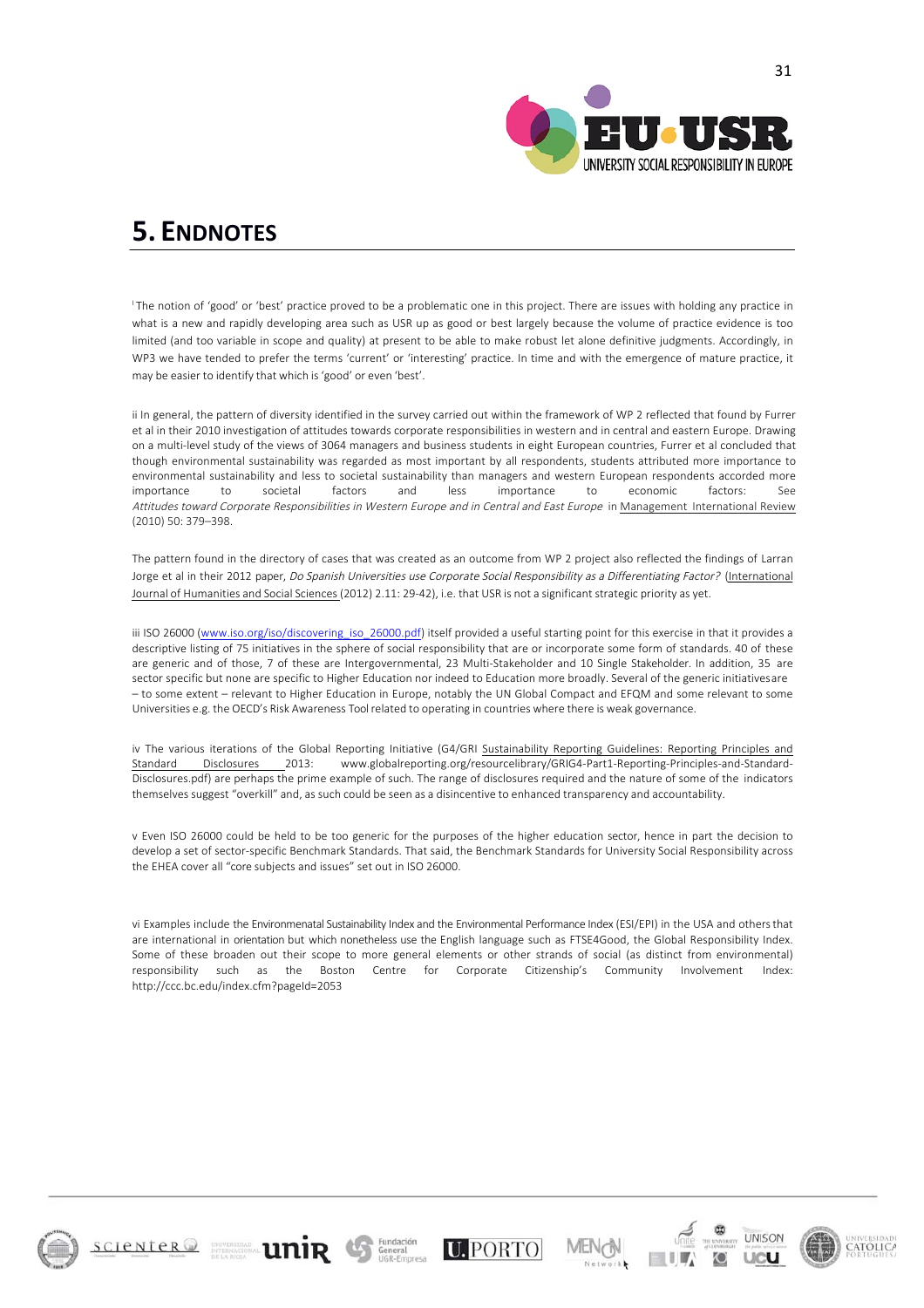

viiiThe UN Global Compact (www.unglobalcompact.org) is founded on ten key principles, all of which are addressed within the Benchmark Standards for University Social Responsibility across the EHEA:

- 1. Businesses should support and respect the protection of internationally proclaimed human rights; and
- 2. make sure that they are not complicit in human rights abuses.
- 3. Businesses should uphold the freedom of association and the effective recognition of the right to collective bargaining;
- 4. the elimination of all forms of forced and compulsory labour;
- 5. the effective abolition of child labour; and
- 6. the elimination of discrimination in respect of employment and occupation.
- 7. Businesses should support a precautionary approach to environmental challenges;
- 8. undertake initiatives to promote greater environmental responsibility; and
- 9. encourage the development and diffusion of environmentally friendly technologies.
- 10. Businesses should work against corruption in all its forms, including extortion and bribery.

ix This included a review of the USA-based Talloires Network (talloiresnetwork.tufts.edu/), an international association that "promotes the civic roles and social responsibilities of higher education". In practice the activities of this Network seem to focus on community service rather than on social responsibility as defined in ISO 26000 however. This may provides for potential linkages between the Benchmark Standards for University Social Responsibility across the EHA in future despite the narrower – or perhaps more specialist – scope of the Talloires Network and the relatively limited presence of Universities from the EU member states amongst the Networks' membership. Perhaps there may be particular scope for collaboration in the sphere of professional development (via the Network's Faculty and Staff Professional Development Programme [FSPDP]), obviating the need to re-invent a potentially usable "wheel".

xi See for example, www.businessdictionary.com. The wider literature at times defines core competencies as core capabilities or distinctive competencies.

xii In this, the position taken up is at odds with the implications of the argument advanced by Larran Jorge et al (2012: see Endnote 2 above) that use of social responsibility as a strategic differentiator and potential source of competitive advantage by a university would be legitimate. We do not share this view.

xiii See the work of *Mohamed Zairi* for more insight into different types of benchmarking, e.g. Benchmarking for Best Practice, Taylor and Frances, 1998.

xiv Based on an interview survey of 27,932 people selected by multi-stage, random (probability) sampling across the 28 EU Member States. The survey was carried out between 15 and 24 March 2014

xv See Economics, Education and Unlearning, University of Manchester Post-Crash Economics Society, 2014

xvi The UK University & College Union in "Empire Built on Sand: The University of Central Lancashire's Great Overseas Gamble", London: February 2014

xvii The UK's Times Higher Educational Supplement (and other sources) noted in September 2014 "slavery" amongst the workforce on some campuses in Dubai, which is making strenuous efforts to position itself as a 'global leader in international education'. At least one prominent European University has a significant presence in Dubai.

xviii See, for example, the UK University and College Union (UCU)'s Briefing Note "The Transatlantic Trade and Investment Partnership – What it is and Why we should be Worried", London: March 2014

xxiii Neal King, IAUP Chair, writing in University World News, "Creating Global Citizens" 28 March 2014, Issue 313.

 $SCIENCE \n  
\nSCIENCE \n  
\n**UNIR**  $Gr<sub>fered</sub>$   $U<sub>eff</sub>$   $U<sub>eff</sub>$   $U<sub>eff</sub>$   $PORTO$$ 





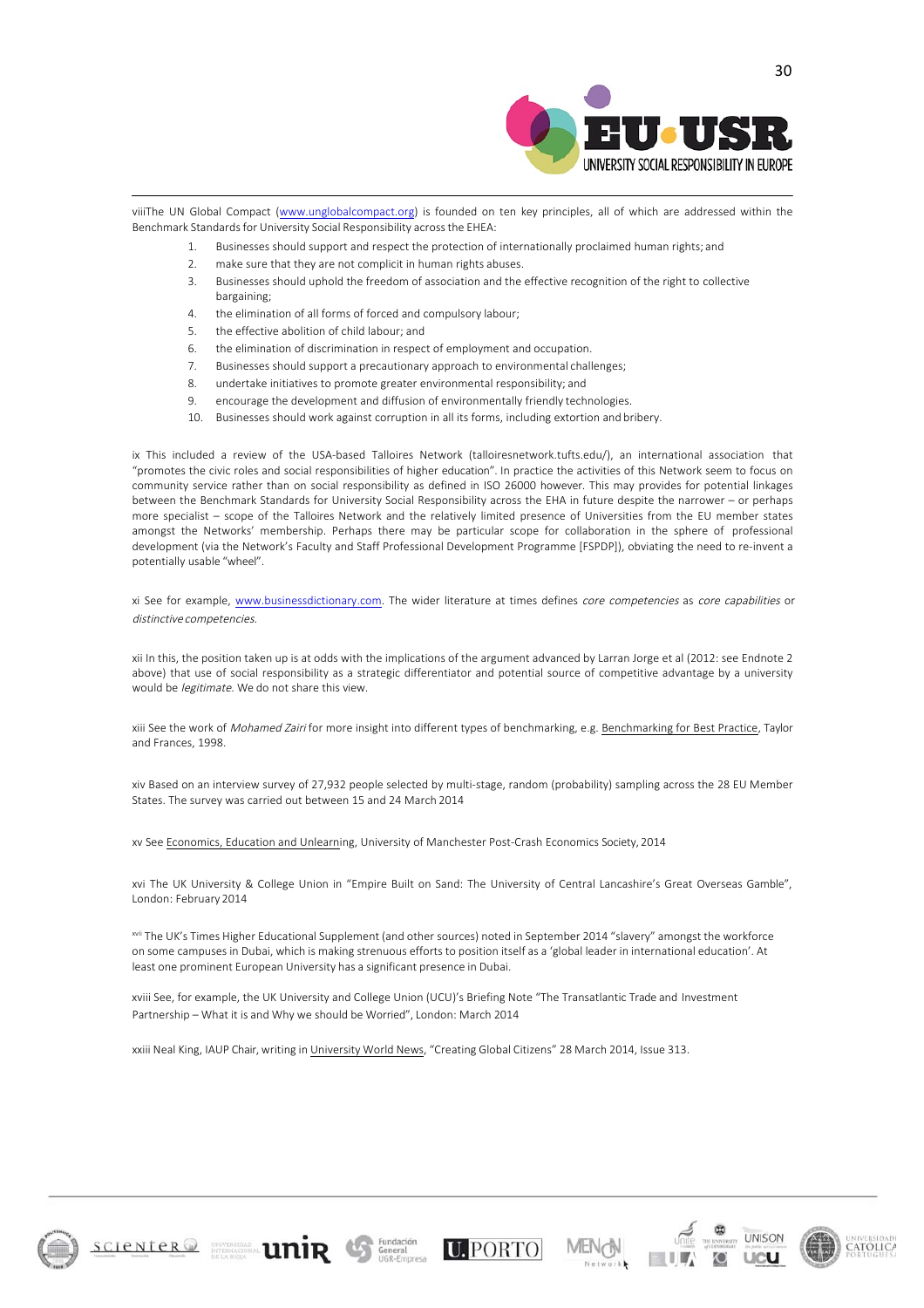

xx Keynote speech to 21<sup>st</sup> European Student Convention, Budapest, February 2011. In Reimagining Democratic Societies, Council of Europe Higher Education Series 18, March 2013, the same official (Sjur Bergan) states that democratic re-imagination and innovation cannot succeed without higher education and higher education cannot fulfil its educational, academic and societal missionswithout working for the common good.

xxi Rebecca Warden "Engagement report calls on universities to rethink" University World News, 6 February 2014 Issue No: 306

xxii Defining Social Responsibility: a Matter of Philosophical Urgency for Universities, Francois Vallaeys, n.d. but available in English in the GUNIwebsite http://www.guninetwork.org orin Spanish from the IESALC/UNESCOwebpages: http://www.iesalc.unesco.org.ve

xxiii David R Jones (2012) "Looking through the 'greenwashing glass cage' of the Green League Table towards the sustainability challenge for UK universities" in Journal of Organisational Change Management 25 (4): 630 - 647

xxvii "The effect of changing economic conditions on attitudes toward corporate social responsibility" Brenda E Ghitulescu & Joao S Neves in International Journal of Business Governance and Ethics 7 (2): 153 – 171 (2012)

xxviii Zairi, Mohamed (1998) ibid (xvi above)

xxix Gregory H. Watson (1993) Strategic Benchmarking John Wiley and Sons

 $\text{SCIENCE}$   $\text{R}$   $\text{SVD}$   $\text{R}$   $\text{V}$   $\text{F}$   $\text{V}$   $\text{F}$   $\text{S}$   $\text{C}$   $\text{S}$   $\text{C}$   $\text{S}$   $\text{C}$   $\text{S}$   $\text{C}$   $\text{S}$   $\text{C}$   $\text{D}$   $\text{PORTO}$ 





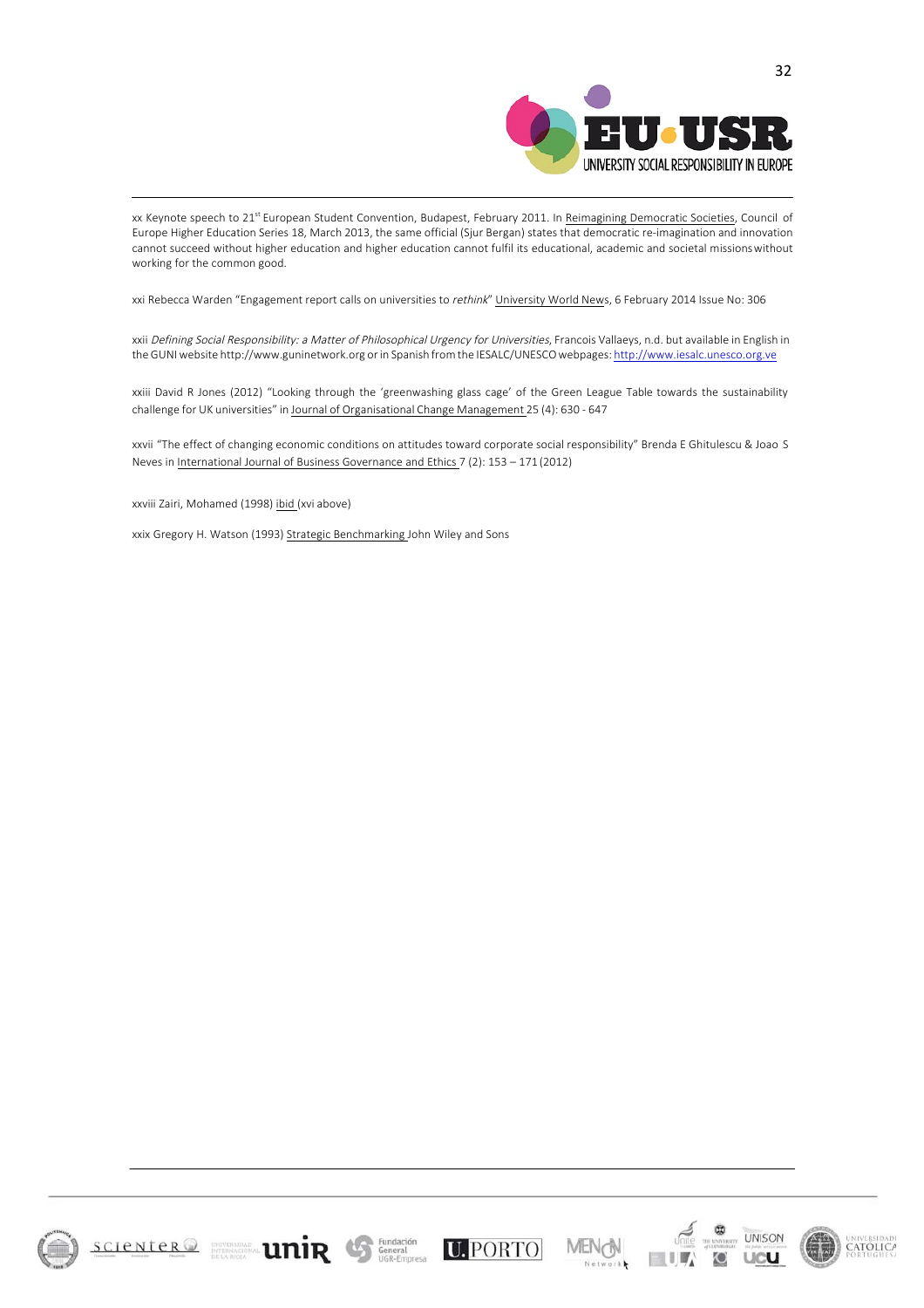

## **6. REFERENCES**

Dunne , Stephen B (2009) On the question of corporate social responsibility Unpublished PhD Thesis, University of Leicester

European Commission (2014) Special Eurobarometer 419: Europeans in 2014 ec.europa.eu/public\_opinion/archives/ebs/ebs\_415\_en.pdf

Furrer, Olivier et al 2010 *Attitudes towards corporate responsibilities in Western and in Central and Eastern Europe* in Management International Review 50: 379-398

Gaffney Eliza J 2009 A critical interrogation of corporate social responsibility and global distributive justice Unpublished PhD Thesis, University of Warwick

Ghitulescu, Brenda E. & Neves, Joao (2012) *The effect of changing economic conditions on attitudes toward corporate social responsibility* in International Journal of Business Governance and Ethics 7 (2): 153-171

Hassan, N T (2010) Corporate Social Responsibility Disclosure: and examination of the framework of determinants and consequence Unpublished PhD Thesis, University of Durham

International Standards Organisation (2010) Guidance on Social Responsibility (ISO 26000) www.iso.org/iso/home/standards/iso26000.htm

Naidu, Jayanthi (2008) Reimagining the corporation: narratives of corporatesocial responsibility Unpublished PhD Thesis, Queen Mary College, University of London

Iatridis, Konstantinos (2011) The influence of corporate social reposnibility on business practice: the case of international certifiable management standards Unpublished PhD Thesis, University of Central Lancashire

Jones, David R (2012) *Looking through the 'grenwashing glass cage' of the green league tables towards the sustainaibility chal lenge for UK universities* in Journal of Organisational Change Management 25: 4: 630 – 647

Kazmi, S S H S (2013) Trade union motivations for corporate social responsibility Unpublished PhD Thesis University of Middlesex

Larran Jorge, Manuel (2012)

*Do Spanish Universities Use Corporate Social Responsibility as a Strategic and Differentiating Factor?* in International Journal of Humanities and Social Science 2:11:29 – 42

(The University of Manchster) Post-Crash Economics Society (2014) Economics, Education and Unlearning PCES, Manchester